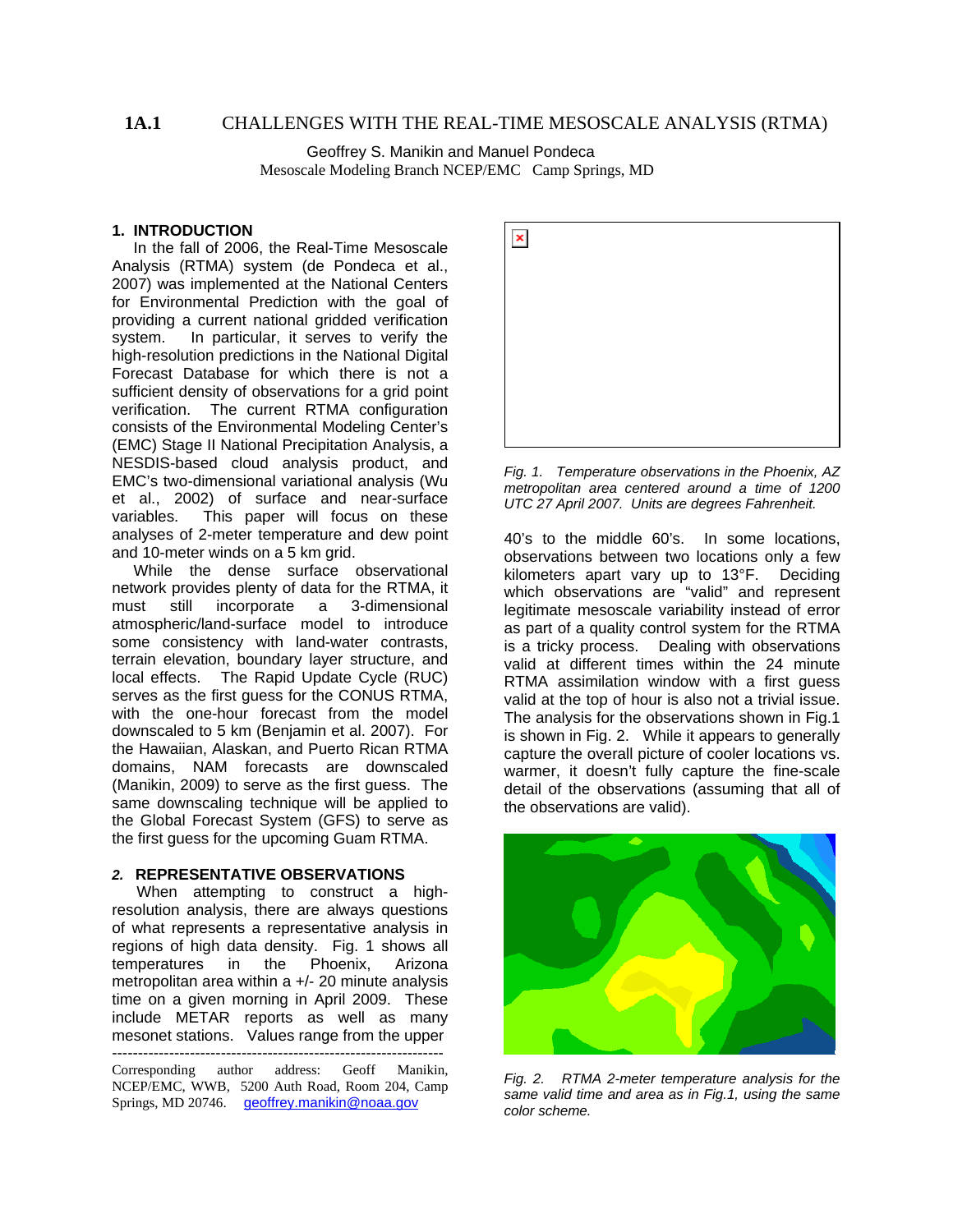## **3. THE FIRST GUESS**

 The background field, or "first guess" for the CONUS RTMA is provided by a downscaled 1 hour RUC forecast. If the guess is significantly different from the observations, the RTMA may fail to draw properly for the data – the difference may be too large for the assimilation to overcome, or the quality control may even reject the observations This can be a major problem in situations in which the RUC is struggling. For example, the RUC had difficulty with snow cover and temperatures over snow cover during the spring of 2009. As a result, the first guess in these situations for the RTMA was often far too cold, with a major impact on the analysis. Fig. 3 shows the surface temperature observations for a March case, with Fig. 4 showing the RTMA 2 meter temperature analysis.



*Fig, 3. Surface temperature observations for 2100 UTC 17 March 2009. Units are degrees F. The color code is the same used in Figs. 4 and 5.* 



*Fig. 4: RTMA 2-meter temperature analysis valid at 2100 UTC 17 March 2009.* 

 The analysis is clearly far too cold over much of the northern half of the lower peninsula of Michigan and much of Wisconsin with errors even exceeding 30°F. The problem arises from a cold RUC first guess over these regions, shown in Fig. 5. The RUC cycles its own snow. meaning that predicted precipitation falling as snow accumulates in the model, and the model must then melt it in future cycles. Prior to April 2009, no outside snow analysis was used by the model, but after cases such as these, a change was made to the model to use the NESDIS snow analysis once per day to eliminate snow cover where the model incorrectly believes it exists (See Section 8). The RUC however, still has an issue with temperatures being too cold over snowpack, particularly in daytime warm advection events.



*Fig. 5. 1-hour RUC forecast of 2-m temperature valid 2100 UTC 17 March 2009.* 

Another major first guess issue pertains to tropical systems. Landfalling hurricanes provide the type of high-impact event for which an accurate, detailed analysis of the wind field is very desirable, but the RTMA has struggled in such events. The first guess again can create an insurmountable deficit for the analysis to overcome. This was repeatedly observed during the late summer and early fall of 2008.

 Fig. 6 shows observations available to the RTMA, taken a couple hours after Hurricane Gustav had made landfall along the southern Louisiana coast in September 2008. At this time, the center of storm was inland with maximum sustained winds of 80 knots. The RTMA analysis shown in Fig. 7 shows wind speeds nowhere close to the maximum, and it fails to even fully draw for the nearby observations in the 35-40 knot range west of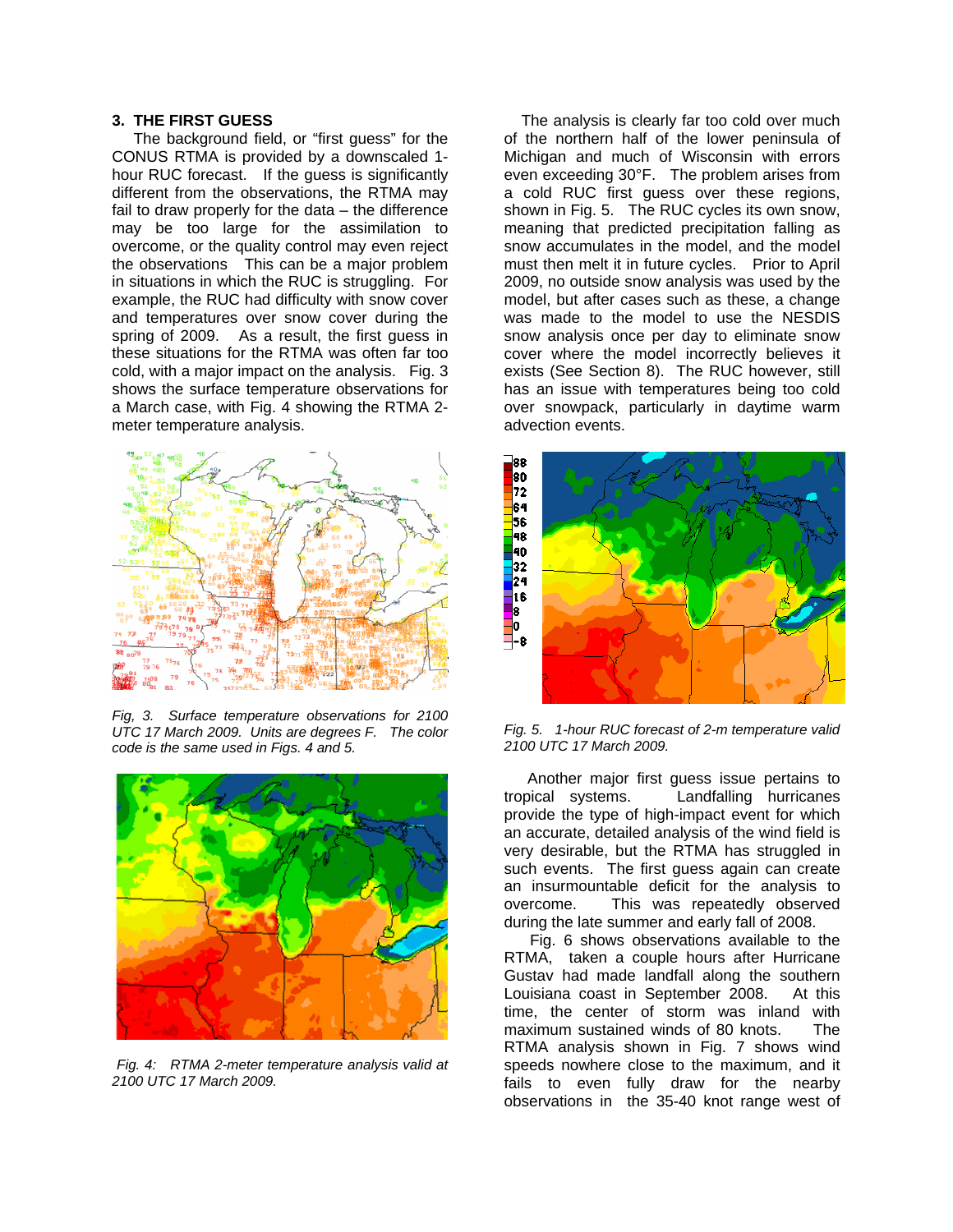New Orleans, although the speeds over southeastern Louisiana look quite reasonable. The major contributor to this problem again is a weak RUC guess shown in Fig. 8. The model has an extremely weak wind field with the center of the storm still offshore. Given that landfall was in an area with few observations and therefore having a strong dependence on the first guess, it is not surprising that the RTMA fails to indicate any sort of strong wind field. It should be noted, though, that the RUC is not intended to be a short-range predictor of deep tropical systems and has no method of correctly initializing the strength or position of a tropical vortex like some other models (such as the Global Forecast System (GFS)) do. There is no intent here to indict the RUC for its background field – we merely point out issues related to usage of the first guess to assist in the analysis process.



*Fig. 6. Observed wind speed (knots) at 1800 UTC 1 September 2008. At this time, Hurricane Gustav is located over south-central Louisiana with maximum sustained winds of 80 kt. Color coding is not the same as in Figs. 7 and 8.* 



*Fig.7. RTMA analysis of 10-meter wind speed in knots valid 1800 UTC 1 September 2008.* 



*Fig. 8. Same as in Fig. 7, except for the 1-hour downscaled RUC forecast.* 

## **4. MESONET WINDS**

 Mesonet winds are an incredibly valuable data source, but there are some quality control issues that provide a challenge for the RTMA. Fig. 9 shows METAR wind speed observations over the mid-Atlantic region on a day with a strong pressure gradient that induced winds that caused some scattered damage and power outages. All of the METAR observations at this time were 14 knots or stronger.

Fig. 10, however, shows the mesonet observations, centered around the same hour, that were available to the RTMA. There are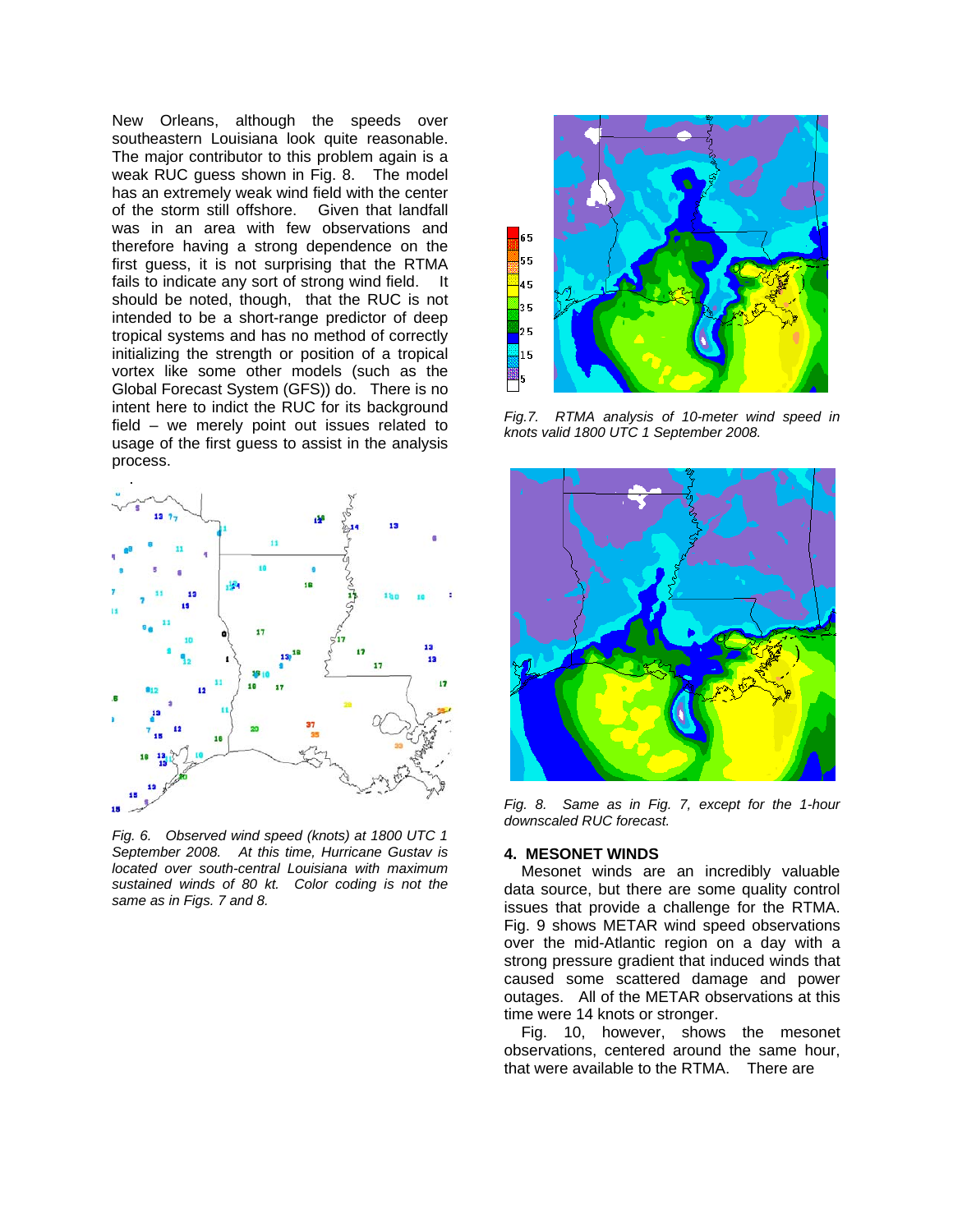

*Fig. 9. METAR wind speed observations at 1800 UTC 31 December 2008.*

many reports of wind speeds under 5 knots, particularly in the Washington, DC area and north-central Maryland and Virginia and plenty of values under 10 knots (purple) throughout the domain. There are even a few 0 values scattered throughout the region. The mesonet winds have a known low bias, and the RUC assimilates them now with a list of "approved" stations after years of not including them due to quality control issues (Benjamin et al., 2007).

 Fig. 11, however, shows a case in which mesonet winds did capture an area of stronger



*Fig. 10 Mesonet wind speed observations at times close to 1800 UTC 31 December 2008. All numbers in black have a value of 0, and all numbers in purple represent values less than 10 knots.*

winds very well and were a significant enhancement to the METAR data. The remnants of Tropical Storm Erin unexpectedly strengthened during the night of 19 August 2007 over west-central Oklahoma. The Oklahoma Mesonet, whose wind speeds are shown in that figure, captured some of the stronger local winds quite nicely. This, however, was another case in which the RTMA was hindered by a weak first guess (not shown), and its analysis is shown in Fig. 12 with all wind speeds under 24 knots.

## **5. WIND COMPONENTS**

It must be noted that the RTMA treats u and v wind components as separate observations and then analyzes stream function and velocity potential, using those to derive 10-meter wind speed. Some oddities are occasionally seen which reflect shortcomings in the manner in which the divergent and rotational components



*Fig. 11. Mesonet observations for Oklahoma at 0800 UTC 18 August 2007.*



 *Fig. 12. RTMA 10-meter wind speed analysis valid 0800 UTC 18 August 2007. corresponds directly to Fig. 13.*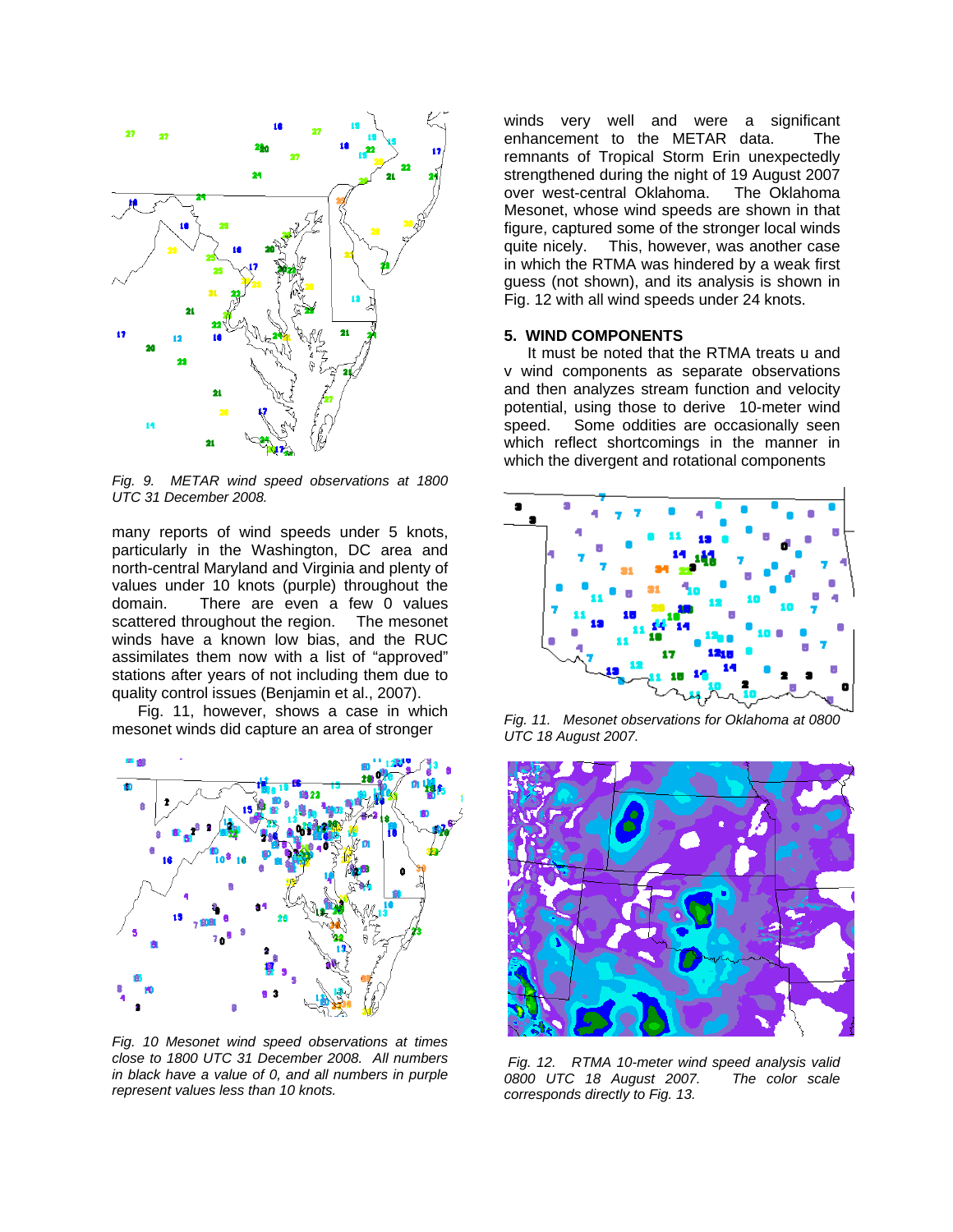are locally weighted in the assimilation. Fig. 13 shows observed wind speeds in the Missouri area for a fall 2008 case.

Fig. 14 shows the RTMA wind speed analysis for the same time. Most of the speeds are correctly quite light, but there are areas of faster speed near Kansas City and in northeastern Missouri as well. The guess is shown in Fig. 15 and suggests that the problem near Kansas City is due to a guess with a higher speed, but the guess is clearly not responsible for the other analysis maxima found further east.



*Fig. 13. Mesonet and METAR observations valid 1200 UTC 09 October 2008.*



*Fig. 14. RTMA 10-meter wind speed analysis valid 1200 UTC 09 October 2008.* 

The issue arises from the Columbia, MO observation (the 3 kt in central Missouri in Fig. 13). With the guess slightly off with the position of a boundary, the guess v component there is -3.32 knots, while the observation is +2.91 knots. An analysis increment between 5 and 6 knots is correctly added to the background in the vicinity of this observation (not shown).

The u guess is +1.24 knots, while the observed u is -0.06 knots, so an increment smaller than 1.24 knots would be expected in this area. With the relationship between stream function and velocity potential, the u and v increments impact each other. Fig, 16 shows the actual u increments added to the background, and although a reasonable value is found at the location of the observation, the increment is much larger in northeastern Missouri than the Columbia values would suggest.



Fig. 15. Same as in Fig. 14, except for the 1-hour *downscaled RUC forecast.* 

## **. COASTLINE RESOLUTION 6**

Another major challenge for the RTMA is guess much colder than the observation, a large assimilating land observations at grid points that the analysis believes are over water. This results from limitations of using a 5 km land/sea mask. Fig. 17 shows a temperature first guess over northern Ohio and the adjacent waters of Lake Erie. While the coastline is nicely represented by the gradient between the warmer land and colder water, some of the fine details of the shoreline are missed. And it is quite clear that the peninsula just north of Sandusky Bay is not resolved, as the guess shows a cold water temperature over the land. This creates a problem with certain observations shown in Fig. 18. The (land) station at the tip off that peninsula reports a temperature of 80°F, but the analysis believes that this is a water point. With the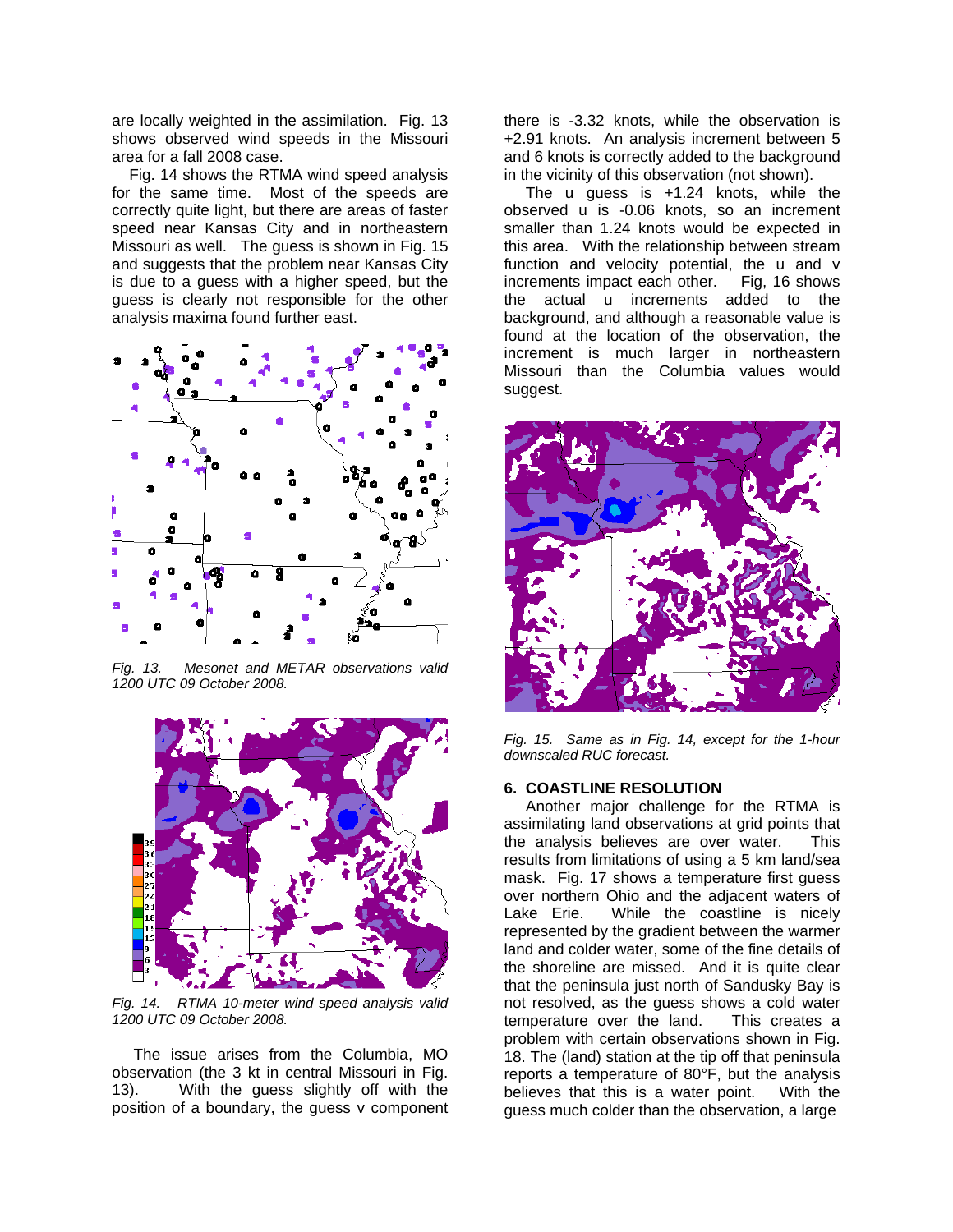

*Fig. 16 RTMA analysis of u-wind components (kt) alid 1200 UTC 09 October 2008 (top) and 1-hr v downscaled RUC forecast of the same (bottom).* 

positive increment is applied over the adjacent water area, leading to the analysis shown in Fig. 19 with seemingly too warm air over the western half of Lake Erie. It is also noted that, in situations such as this, the artificially sharpened terrain-following covariances along the coastline (false terrain boundaries induced at the coastline, designed to keep the influence of land observations near the shore over land and the influence of water observations close to the shore over water) produce the opposite effect desired, as the land observation will exclusively impact temperatures over the lake waters. In this situation, the water area is analyzed too warm, and the land area is analyzed too cold.

## **7. DRYLINES**

Drylines present a major challenge for the RTMA in trying to analyze the intense moisture gradient. Fig. 20 shows dew point observations in Texas and Oklahoma for a dryline event, with the boundary extending from



*Fig. 17 1-hr RUC forecast of 2-meter temperature (degrees F) valid 0000 UTC 28 April 2009 downscaled to a 5 km grid. Scale shown in Fig. 18.* 



*Fig. 18 2-meter temperature observations at times close to 0000 UTC 28 April 2009.* 



*Fig. 19. Same as in Fig. 17, except the RTMA nalysis. a*

Dallas-Fort Worth metroplex and then south to north-central Oklahoma south through the the Red River. The dew point varies up to 50°F within a few miles across the dryline in certain areas. It must immediately be noted that the RTMA does not analyze dew point directly; specific humidity is the moisture variable.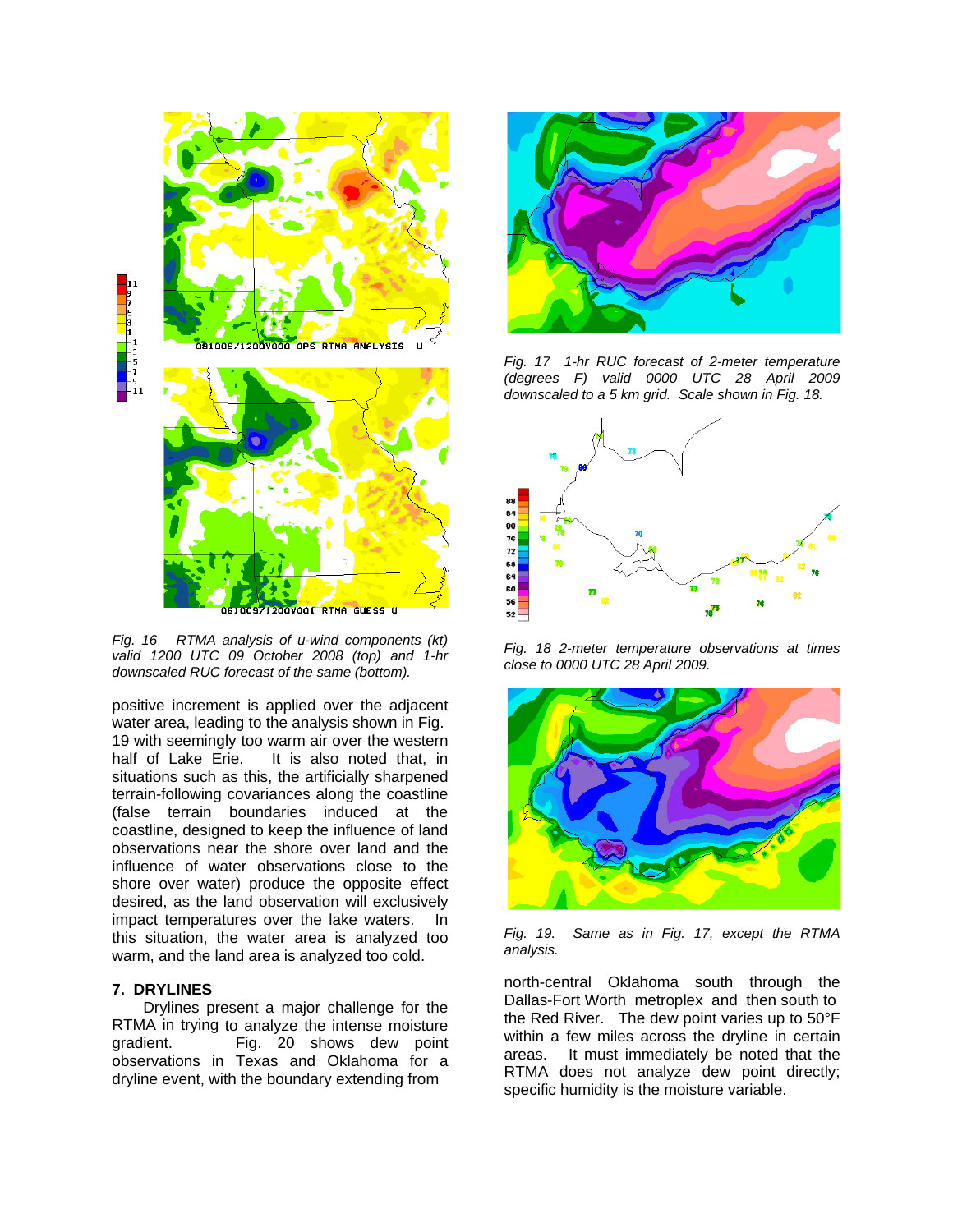

*Fig. 20. Surface dew point observations (°F) valid at 100 UTC 9 April 2009. 2*

Fig. 21. The overall position and handling of the gradient are quite good, but there are several The RTMA dew point analysis is shown in pronounced areas of erroneously low dew points analyzed just west of the boundary with some values well below 0. This is not an issue with the guess (shown in Fig. 22), and while there are clearly a few bad observed values in Fig. 20, the analysis was found to reject them, so this is also not the source of the problem. The issue is that if the guess is slightly off with the position and/or magnitude of the gradient, very large negative (positive) observation minus background increments can develop. These get applied to neighboring points in addition to the location of the observation, and even if the initial guess there was accurate, the value at that point gets significantly reduced (increased) anyhow.

## **8. ANISOTROPY**

A major challenge for the RTMA is accounting for terrain when adding increments to the analysis. For example, an observation over higher terrain is probably not representative of conditions in a nearby valley, so it is desirable to have increments follow the terrain (anisotropy) instead of being smoothly applied to the surrounding area (isotropy). This, however, is not a simple issue, as forcing increments to follow terrain too strongly has led to odd "streaks" in both the increment and analyzed fields. An example is shown in Fig. 23 - this temperature increment (analysis – guess) field shows several east-west and north-south streaks over southern California. Even the



Fig. 21. *RTMA 2-meter dew point analysis valid at 2100 UTC 9 April 2009.* 



*Fig. 22. 1-hour downscaled RUC forecast of 2-m dew point valid 2100 UTC 9 April 2009.* 

actual temperature analysis, shown in Fig. 24, displays some evidence of the streaks.

#### **9. DEALING WITH THE CHALLENGES**

This paper has explained several significant challenges faced when trying to develop a realtime mesoscale analysis product. This section attempts to explain what has been done and might be done to deal with these issues.

any significant RUC improvements can greatly As has been shown, the RTMA is heavily dependent upon the RUC for its first guess, and improve the RTMA. For example, as mentioned in Section 3, the RUC now removes snowpack at some points each day where the model incorrectly believes it exists. This has greatly improved the first guess on many spring days when the model has previously kept the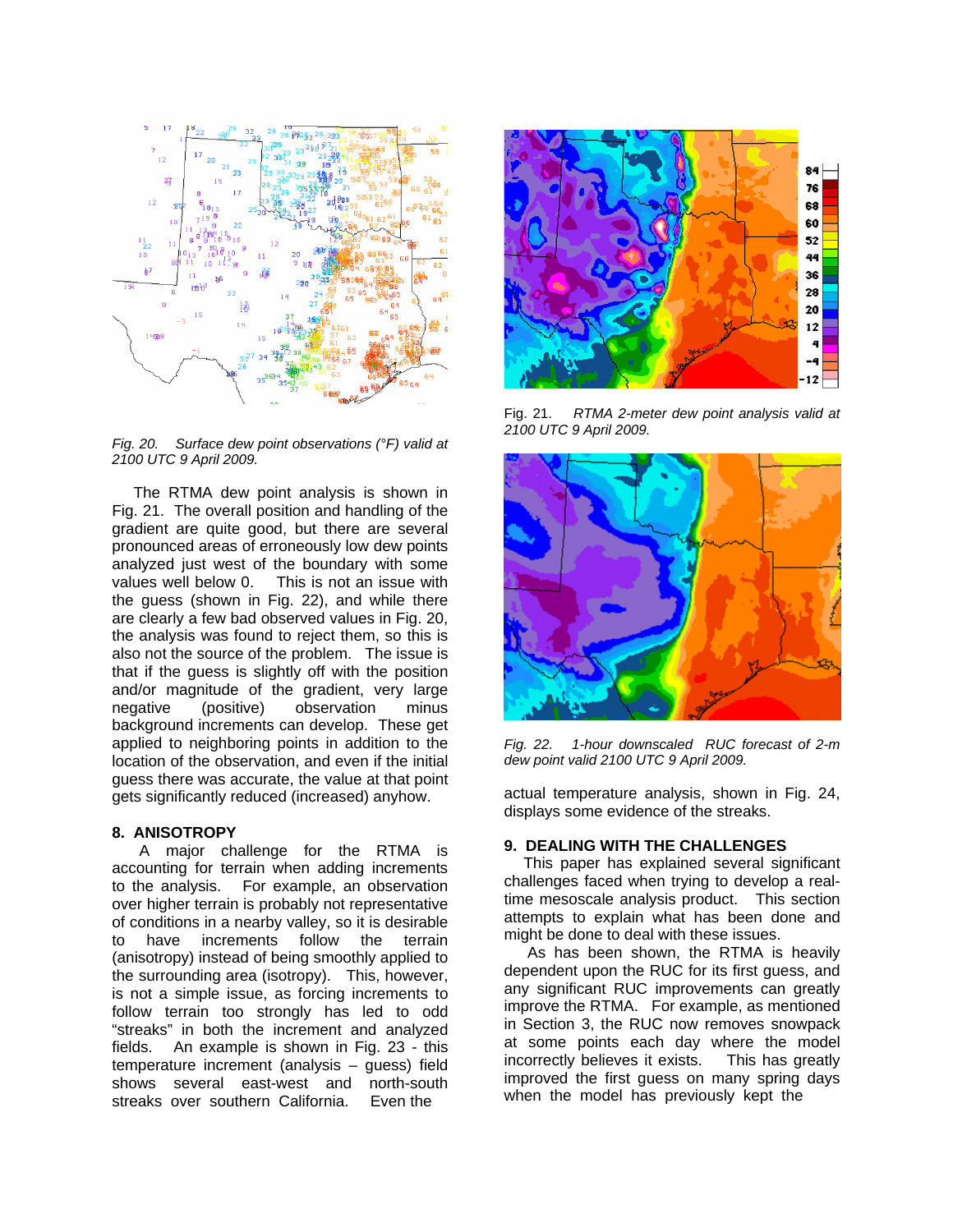

*Fig. 23. RTMA Analysis – Guess temperature field over southern CA valid 08z 20 February 2009.* 



*Fig. 24.: RTMA 2-meter temperature analysis valid at 0800 UTC 20 February 2009.* 

analysis shown in Fig. 4, re-run with the "new" version of the RUC providing the guess. Major temperatures too cold. Fig. 25 shows the RTMA improvement over Michigan and especially Wisconsin is quite evident.

reasonable to expect the RUC to provide an The issue of analyzing winds with tropical systems is not easily solved. It is not accurate position or wind field from a tropical system making landfall. The best hope may be to use the Hurricane Weather Research and Forecasting Model (HWRF, Tallapragada et al., 2008)) as a first guess. Fig. 26 shows a shortrange HWRF low-level wind speed forecast valid at the same time as Fig. 7. A far superior initial wind field would be obtained by this guess, but blending this nest with the rest of the RTMA grid will likely not be a trivial process.



*Fig. 25. RTMA 2-m temperature analysis for the same time as in Fig. 4, except produced using a version of RUC with updated snow cover as the first guess. the*



*d (kt) Fig. 26. 6-hour forecast of 35-meter wind spee from the HWRF valid 1800 UTC 1 September 2008.*

The static list verifies all approved stations for For mesonet wind speed observations, the RTMA uses both a static and dynamic reject list. wind speed, while the dynamic list is constantly changing and tells the analysis to reject wind observations at stations where the quality control process has repeatedly rejected the data in recent days. Fig. 27 shows the RUC guess, and Fig. 28 shows the RTMA analysis for the case shown in Figs. 9 and 10. It is clear that the analysis successfully uses much of the good data in this region while not using the observations that are clearly questionable. There are, however, a few locations at which it appears likely that the low speeds of some mesonet wind data hurt the analysis, including southern Delaware, Maryland's eastern shore,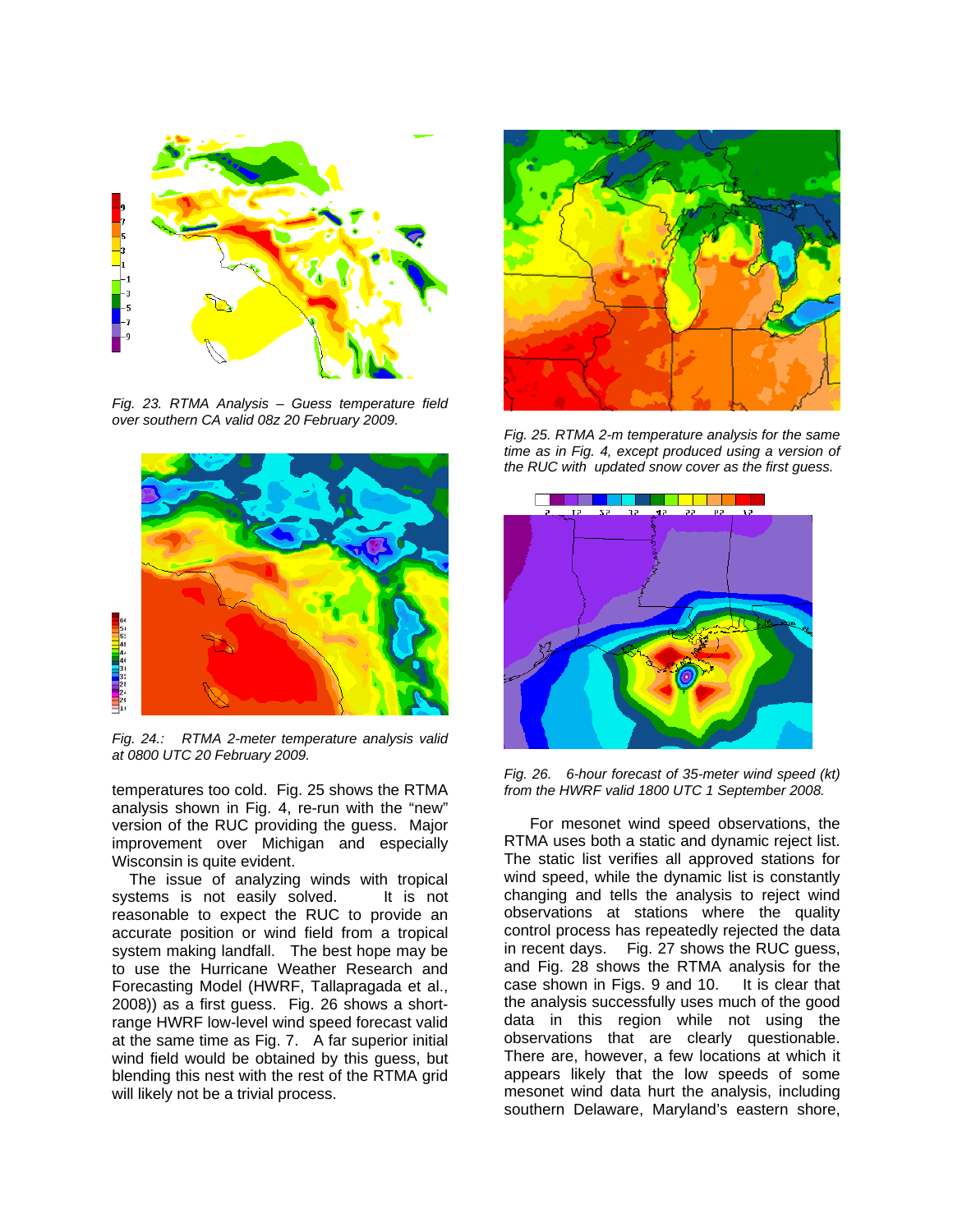and the Shenandoah Valley of Virginia. The quality control of mesonet wind data will require more work – changes to the dynamic rejection mechanism are being tested, and variational quality control for the RTMA is planned.

Situations like the one discussed in Figs. 11 and 12 will continue to provide problems for the RTMA. The processes which caused a weakening inland tropical storm to intensify are not at all well-understood, so it is not realistic to expect any model to accurately represent the process. And the RUC would have the same difficulties as the RTMA in trying to get those observations through the quality control process. It is hard to envision any scenario in which a first guess for that event would have captured the strong wind speeds; trying to find a balance between making sure that real mesoscale detail such as this is captured by the analysis and keeping bad data out will be an ongoing process for many years ahead.

Improving the wind analysis in situations such as the one discussed in figures 13 through 16 requires mainly the correct specification of the amplitudes for the covariance models for stream function and velocity potential. This is a challenge that is being addressed by looking at various background error statistics for these variables. For the case discussed here, a sensitivity study to these amplitudes showed good results when the divergent component of the assimilation was boosted by decreasing the ratio of the observation error to the velocity potential background error. It is also believed that the assimilation of wind speed and direction in place of the u and v-components may in the future allow for the more convenient specification of the observation errors.

First, plans exist to change the RTMA to 2.5 km resolution over the CONUS which will Avoiding problems with the analysis believing that a land station is over water and vice versa may be possible with future efforts. immediately give a better representation of the coastline in the guess and analysis. But there will still be issues with data on small islands or on peninsulas which are not resolved even by going to 2.5 km. It may be necessary to keep a



*Fig. 27. 1-hour RUC forecast of 10-meter wnd speed valid 1800 UTC 31 December 2008.* 

list of stations where such discrepancies exist to have its observations treated specially or have some other sort of different treatment.

 Drylines will likely continue to provide a major challenge to the RTMA. Any feature with an incredibly tight gradient can pose such risks, as large increments may be incorrectly imposed over too big of an area. Recent code changes impose restrictions on negative moisture increments being applied to already dry values, and this has helped, particularly in the dew point analyses in the very dry air west of the boundary. But there is much work to be done in dealing with applying increments along the dryline itself. An idea for the future is to constrain the covariances, and thus the analysis increments, to follow the contour lines of the first guess dew point field to some extent.

 The streaks issue shown in Section 7 can be greatly improved by relaxing the anisotropy. Fig. 29 shows the case from Fig. 23, run with new parameters. The new forecast is a clear improvement, but there is a balance between removing undesired features and removing the ability of the code to follow the terrain with the application of the increments.